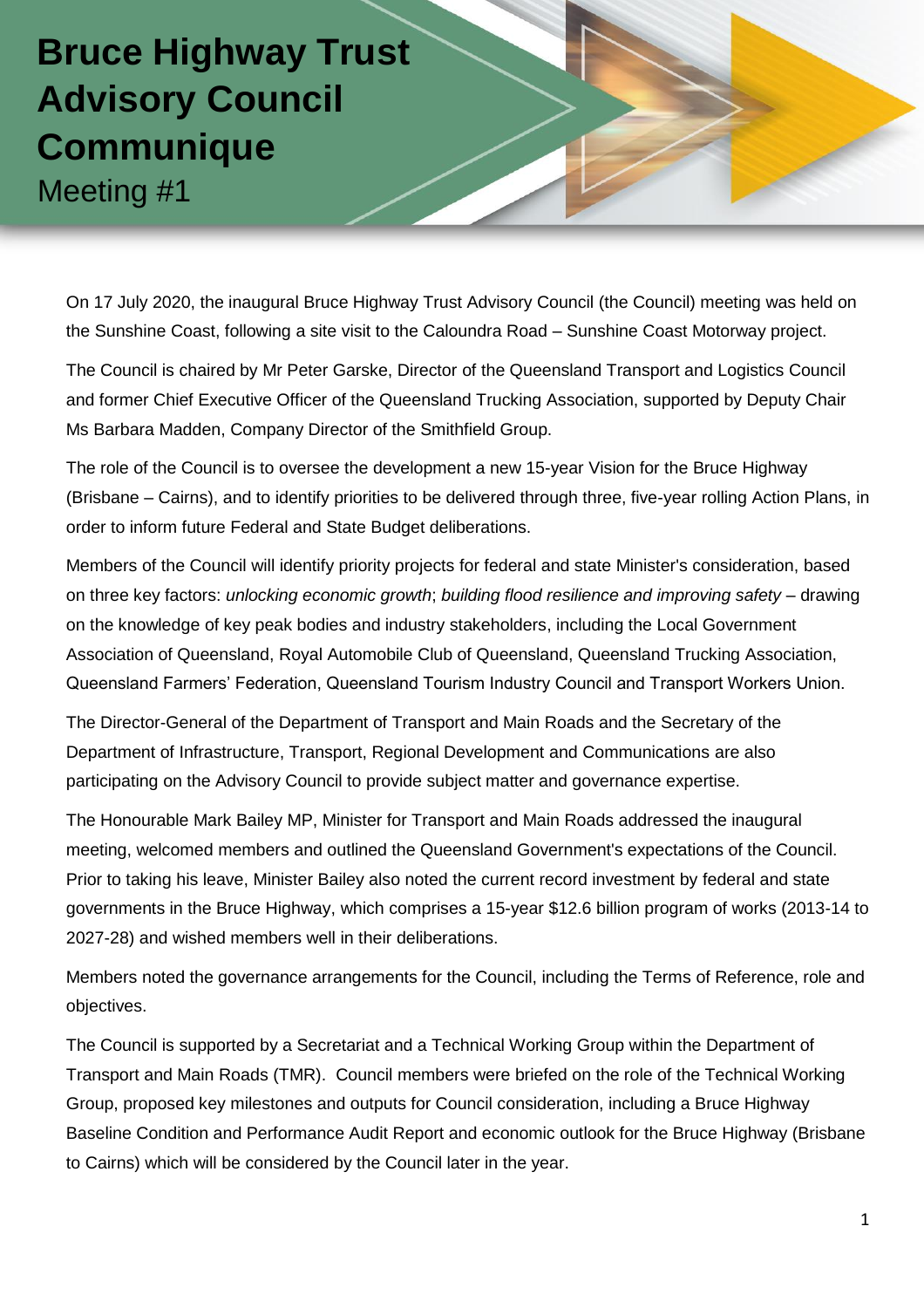

Council members also received a briefing on the delivery status of the current Bruce Highway Upgrade Program including:

- corridor objectives and network performance
- highlights to date
- projects funded underway (plan/construct) and projects completed
- examples of future potential unfunded TMR priorities for Council consideration.

Members discussed the highest priority issues for the stakeholders and customers they represent, and what success looks like from their perspective. This included:

- investment in productivity boosting projects, noting the safety and economic benefits that flow to all road users and the greater Queensland community
- an ongoing focus on delivering the successful and relatively lower-cost work like Wide Centre Line Treatment to provide safer roads for all road users
- continuing investment in high-priority locations to minimise disruptions to traffic on the Bruce Highway in extreme weather events, noting the impact of delays on the transport of agricultural and livestock supply chains can be significant
- supporting the enduring shift to drive-tourism with a safe and enjoyable travel experience for tourists on the Bruce Highway
- the need to support heavy vehicle drivers to deliver goods to market efficiently and safely, ensuring any opportunity for increased Higher Productivity Vehicles is matched to a safer road environment.

By working together, the Council will help accountable federal and state Ministers ensure that future investment on the Bruce Highway is focused on the right projects – at the right time – to continue to improve the productivity, resilience and safety of the Bruce Highway.

The next Council meeting is tentatively scheduled for November 2020.